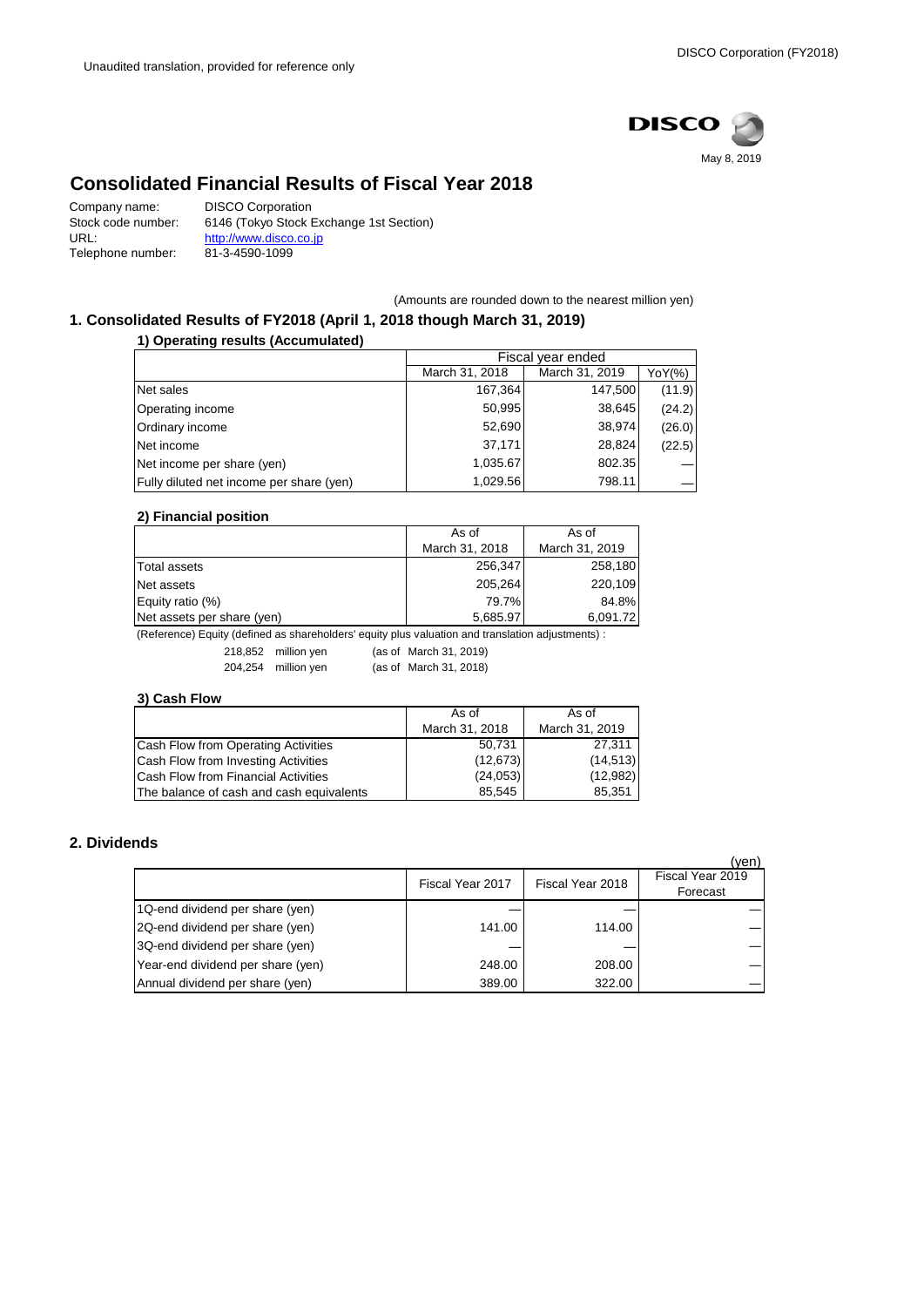### **3. Earnings Forecasts of FY2019 1Q**

|                            |                            | (Millions of yen) |
|----------------------------|----------------------------|-------------------|
|                            | Three month ending YoY (%) |                   |
|                            | June 30, 2019              |                   |
| Net sales                  | 35,800                     |                   |
| Operating income           | 8,700                      |                   |
| Ordinary income            | 8,800                      |                   |
| Net income                 | 6,300                      |                   |
| Net income per share (yen) | 175.36                     |                   |

#### **4. Others**

- 1) Important changes in subsidiaries: None
- 2) Changes in principles, procedures and display of accounting method concerning consolidated statement policies.
	- 1. Changes in accounting policies: None
	- 2. Other changes: None
- 3) Number of shares outstanding (common stock)

① Number of shares issued (include treasury stocks)

| www.componentation.com/composition.com/composition/ |                   |  |  |
|-----------------------------------------------------|-------------------|--|--|
| As of March 31, 2019:                               | 35,931,071 shares |  |  |
| As of March 31, 2018:                               | 35,927,471 shares |  |  |
| 2 Number of shares of treasury stock                |                   |  |  |
| As of March 31, 2019:                               | 4,823 shares      |  |  |
| As of March 31, 2018:                               | 4,823 shares      |  |  |
| 3 Average number of shares                          |                   |  |  |
| As of March 31, 2019:                               | 35.924.564 shares |  |  |
| As of March 31, 2018:                               | 35,891,618 shares |  |  |
|                                                     |                   |  |  |

#### **Explanations on the appropriate use of earnings forecasts:**

The performance forecasts and estimates stated in this Financial Review are based on certain assumptions judged to be reasonable at the present time in light of information currently available. Consequently, actual operating results may differ substantially from the projections in the Financial Review.

#### **(Reference) Non-consolidated Earnings Forecasts of FY2019 1Q**

|                            | (Millions of yen)            |
|----------------------------|------------------------------|
|                            | Three month ending   YoY (%) |
|                            | June 30, 2019                |
| Net sales                  | 29,300                       |
| Operating income           | 6,100                        |
| Ordinary income            | 9,300                        |
| Net income                 | 7,500                        |
| Net income per share (yen) | 208.76                       |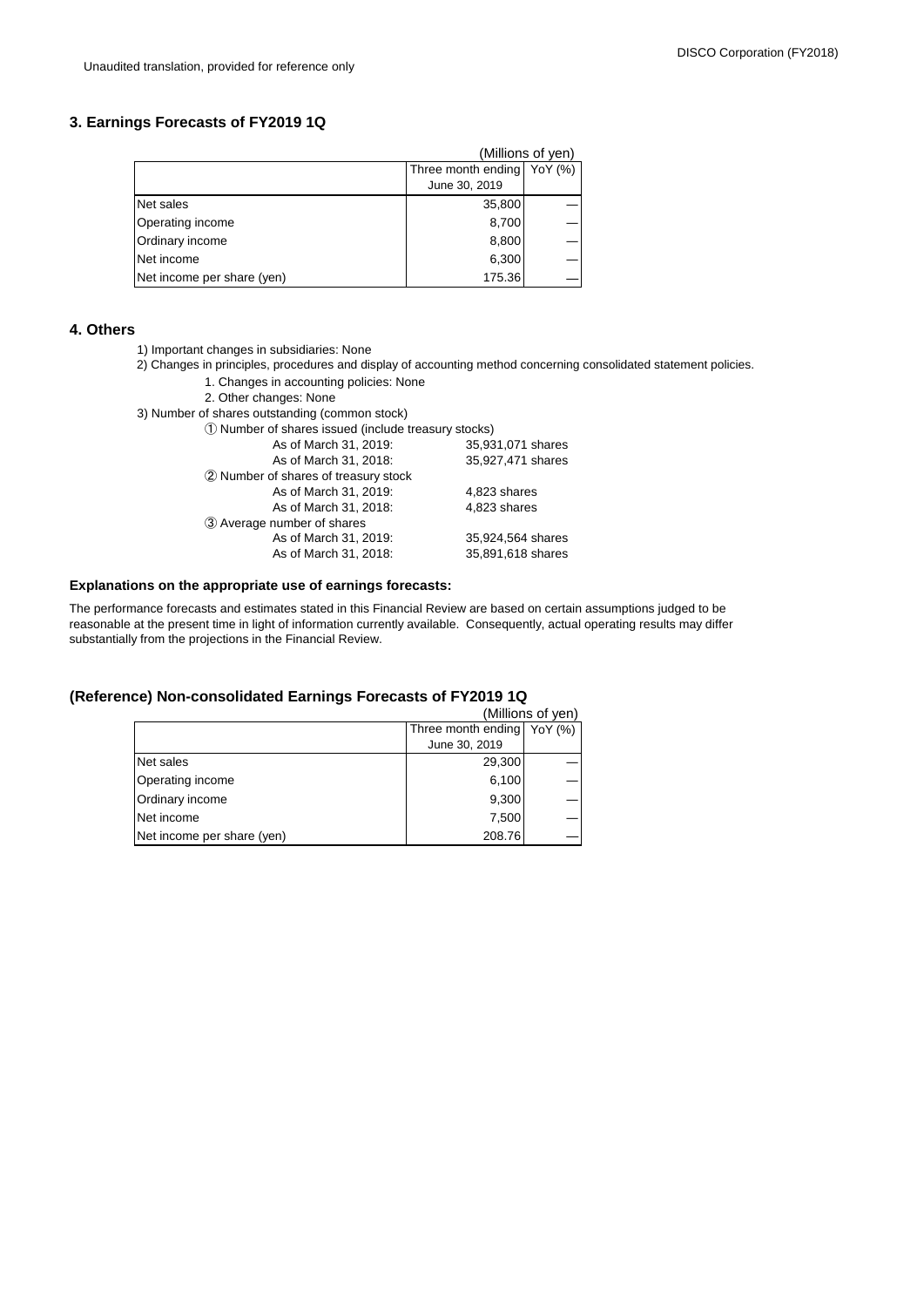### 5. Business Performance Overview

### Business Performance Overview in This Term

This consolidated fiscal year (hereinafter referred to as "this year"), even though facilities investment for a wide range of applications including memory were observed in the first half, customers' willingness to invest declined in all semiconductor industries in the second half.

In addition, sales for precision processing equipment such as blade dicing saws, grinders, and laser saws decreased by a little under 20%, as there were no large-scale investment as in the previous year. Moreover, even though precision processing tools (consumables) continued to be shipped at a high level, the sales amount was lower compared to the previous year, as customers' facility operation rates dropped toward the end of the year.

As a result of these situations, the consolidated sales amount was the second highest ever, even though it dropped compared to the previous year.

While there was a decrease in gross profit margin due to changes in the sales composition and an increase in sales administrative expenses for R&D activities, profits decreased mainly due to the decrease in sales. However, the profit level was the second highest ever, similar to the sales amount.

Business performance this year was as follows:

Sales amount: JPY 147.5 B (Decreased by 11.9% compared to the previous year.)

Operating income: JPY 38.645 B (Decreased by 24.2% compared to the previous year); Operating income margin: 26.2%

Ordinary income: JPY 38.974 B (Decreased by 26.0% compared to the previous year); Ordinary income margin: 26.4%

Net income: JPY 28.824 B (Decreased by 22.5% compared to the previous year); Net income margin: 19.5%

Four-year cumulative ordinary income margin: 26.7% (Previous year: 25.5%)

## Overview of Financial Condition for This Year

Total assets at the end of this year amount to JPY 258.18 B, an increase of JPY 1.833 B compared to the end of the previous consolidated accounting fiscal year (hereinafter referred to as "the previous year".) This was a result of increase in assets due to the construction of C Zone in Building A in Kuwabata factory while accounts receivable decreased along with the drop in the sales amount. Liabilities decreased to JPY 38.071 B, JPY 13.011 B less than the previous year. This is mainly due to

the decrease in unpaid corporate taxes.

The total for net assets was JPY 220.109 B, a JPY 14.844 B decrease compared to the end of the previous period.

Indices as a result of these capital composition are shown below.

Return on assets (ROA): 11.2% (4.2 points decrease compared to the previous year) Return on equity (ROE): 13.6% (5.7 points decrease compared to the previous year)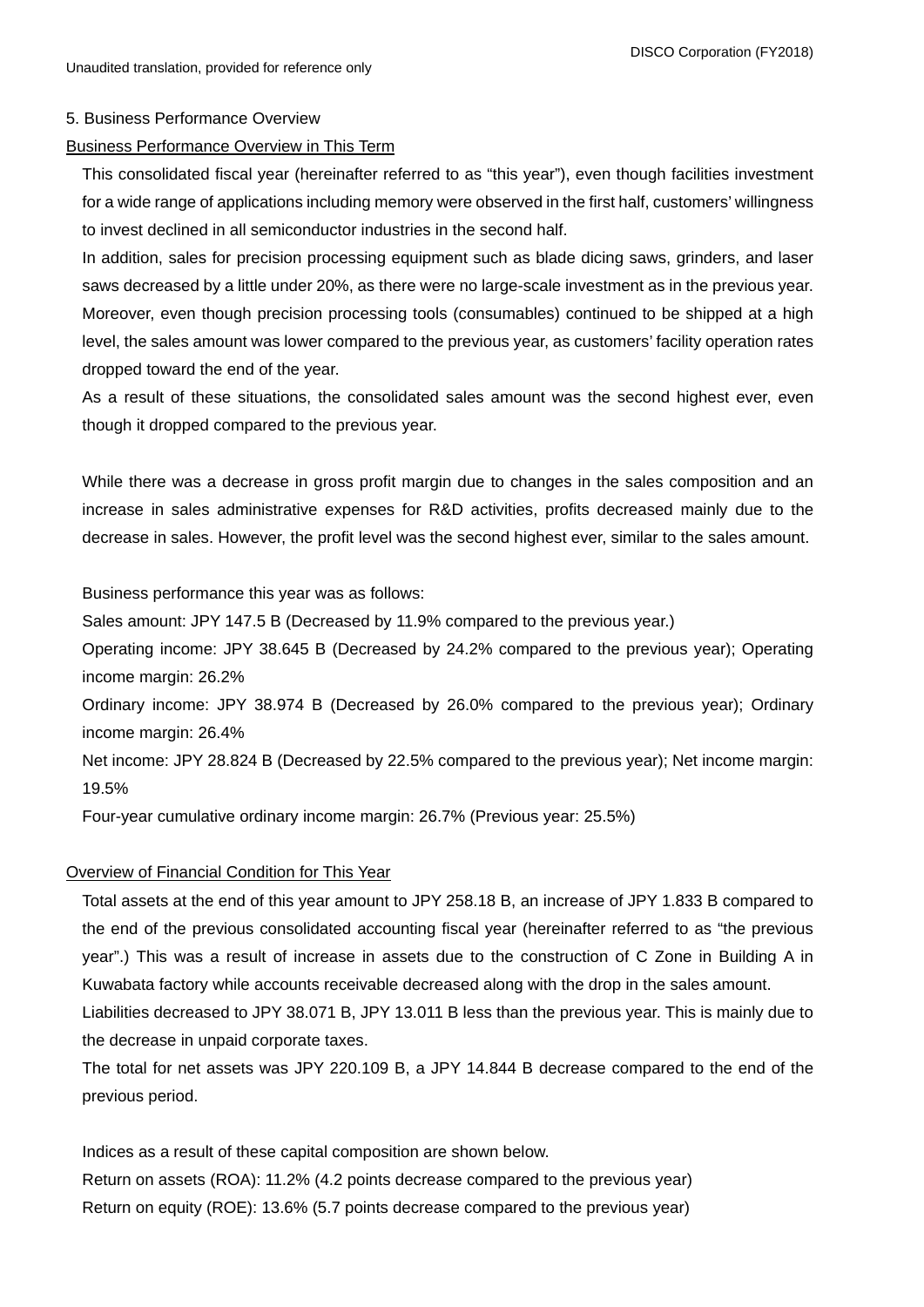Four-year cumulative return on risk assets (RORA): 36.3% (1.9 points decrease compared to the previous year)

Capital adequacy ratio: 84.8% (5.1 points increase compared to the previous year)

### Cash Flow Overview for This Year

The cash flow from operating activities was income of JPY 27.311 B (46.2% decrease compared to the previous year).

This was mainly caused by an increase in net income before taxes and corporate tax payments. The cash flow from investment activities was an expenditure of JPY 14.513 B (14.5% increase compared to the previous year).

This is mainly from acquiring tangible fixed assets such as C Zone in Building A in Kuwabata factory. The cash flow from financial activities was an expenditure of JPY 12.982 B (46.0% decrease compared to the previous year).

This is mainly from paying dividends.

As a result of these cash flows, the balance of cash and cash equivalents this year was JPY 85.351 B (decreased by JPY 194 M compared to the previous year). Moreover, "free cash flow," which is the combination of "cash flow from operating activities" and "cash flow from investment activities," was JPY 12.798 M.

## Forecast:

Because of the difficulty of forecasting demand due to the drastic fluctuation of customers' willingness to invest short term in semiconductor and electronic component industries, our business forecasts are disclosed as far as one quarter in advance.

Because the demand for a wide range of applications centered on memory is expected to continue steadily, the following are expected for consolidated business performance in the first quarter in March 2020: Sales amount = JPY 35.8 B; Operating income = JPY 8.7 B; Ordinary income = JPY 8.8 B; Quarterly net income = JPY 6.3 B.

In addition, we plan to adopt "accounting standards for revenue recognition" at the beginning of the term in March 2020. As a result, sales of equipment, mainly precision processing equipment, will be recorded at the time of acceptance. The forecast for the first quarter in March 2020 takes these relevant changes into account.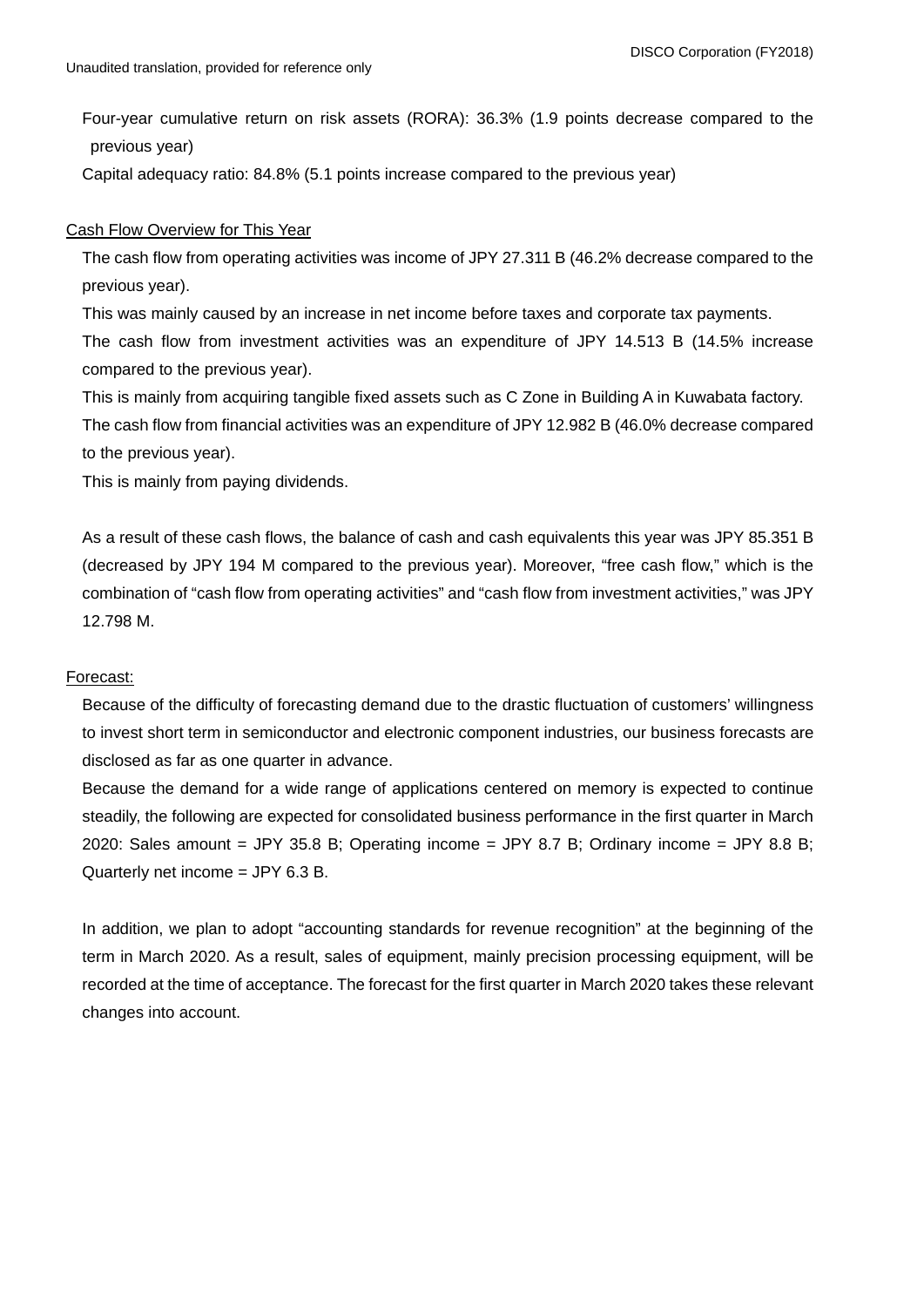## **6. Consolidated balance sheets**

|                                        |                 | (Millions of yen) |
|----------------------------------------|-----------------|-------------------|
|                                        | As of March 31, | As of March 31,   |
|                                        | 2018            | 2019              |
| <b>Assets</b>                          |                 |                   |
| <b>Current assets</b>                  |                 |                   |
| Cash and deposits                      | 91,574          | 91,380            |
| Notes and accounts receivable - trade  | 43,647          | 34,900            |
| Merchandise and finished goods         | 7.093           | 6,940             |
| Work in process                        | 9,656           | 12,585            |
| Raw materials and supplies             | 16,943          | 19,066            |
| Other                                  | 5,809           | 4,979             |
| Allowance for doubtful accounts        | (52)            | (57)              |
| Total current assets                   | 174,673         | 169,795           |
| Non-current assets                     |                 |                   |
| Property, plant and equipment          |                 |                   |
| Buildings and structures, net          | 33,129          | 45,584            |
| Machinery, equipment and vehicles, net | 9,383           | 8,630             |
| Tools, furniture and fixtures, net     | 706             | 787               |
| Land                                   | 13,797          | 14,610            |
| Construction in progress               | 12,248          | 7,256             |
| Total property, plant and equipment    | 69,264          | 76,868            |
| Intangible assets                      | 511             | 400               |
| Investments and other assets           |                 |                   |
| Investment securities                  | 3,746           | 2,875             |
| Deferred tax assets                    | 4,262           | 4,122             |
| Retirement benefit asset               | 612             | 821               |
| Other                                  | 3,300           | 3,314             |
| Allowance for doubtful accounts        | (23)            | (17)              |
| Total investments and other assets     | 11,897          | 11,116            |
| Total non-current assets               | 81,673          | 88,384            |
| <b>Total assets</b>                    | 256,347         | 258,180           |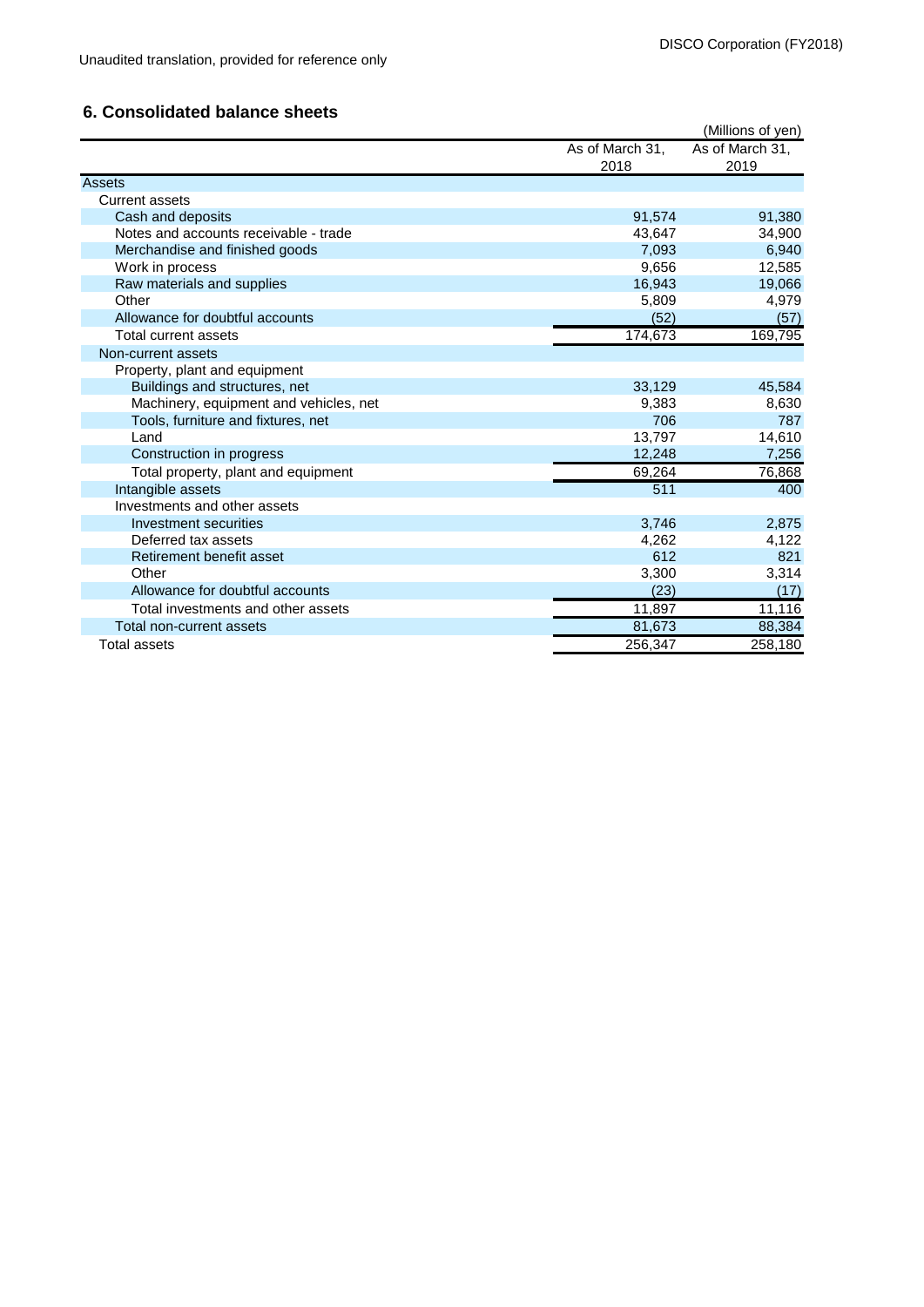|                                                          |         | (Millions of yen) |
|----------------------------------------------------------|---------|-------------------|
| As of March 31,                                          |         | As of March 31,   |
| 2018                                                     |         | 2019              |
| Liabilities                                              |         |                   |
| <b>Current liabilities</b>                               |         |                   |
| Notes and accounts payable - trade                       | 6,286   | 3,368             |
| Electronically recorded obligations - operating          | 14,230  | 13,178            |
| Income taxes payable                                     | 10,209  | 1,782             |
| Provision for bonuses                                    | 8,651   | 7,790             |
| Provision for bonuses for directors (and other officers) | 159     | 177               |
| Provision for product warranties                         | 487     | 453               |
| Asset retirement obligations                             |         | 27                |
| Other                                                    | 10,280  | 10,838            |
| <b>Total current liabilities</b>                         | 50,306  | 37,616            |
| Non-current liabilities                                  |         |                   |
| Asset retirement obligations                             | 215     | 207               |
| Other                                                    | 560     | 247               |
| Total non-current liabilities                            | 776     | 454               |
| <b>Total liabilities</b>                                 | 51,082  | 38,071            |
| Net assets                                               |         |                   |
| Shareholders' equity                                     |         |                   |
| Capital stock                                            | 20,651  | 20,663            |
| Capital surplus                                          | 22,639  | 22,651            |
| Retained earnings                                        | 157,919 | 173,739           |
| <b>Treasury shares</b>                                   | (25)    | (25)              |
| Total shareholders' equity                               | 201,184 | 217,029           |
| Accumulated other comprehensive income                   |         |                   |
| Valuation difference on available-for-sale securities    | 1,498   | 476               |
| Foreign currency translation adjustment                  | 1,619   | 1,320             |
| Remeasurements of defined benefit plans                  | (47)    | 26                |
| Total accumulated other comprehensive income             | 3,070   | 1,823             |
| Share acquisition rights                                 | 899     | 1,108             |
| Non-controlling interests                                | 110     | 148               |
| Total net assets                                         | 205,264 | 220,109           |
| Total liabilities and net assets                         | 256.347 | 258.180           |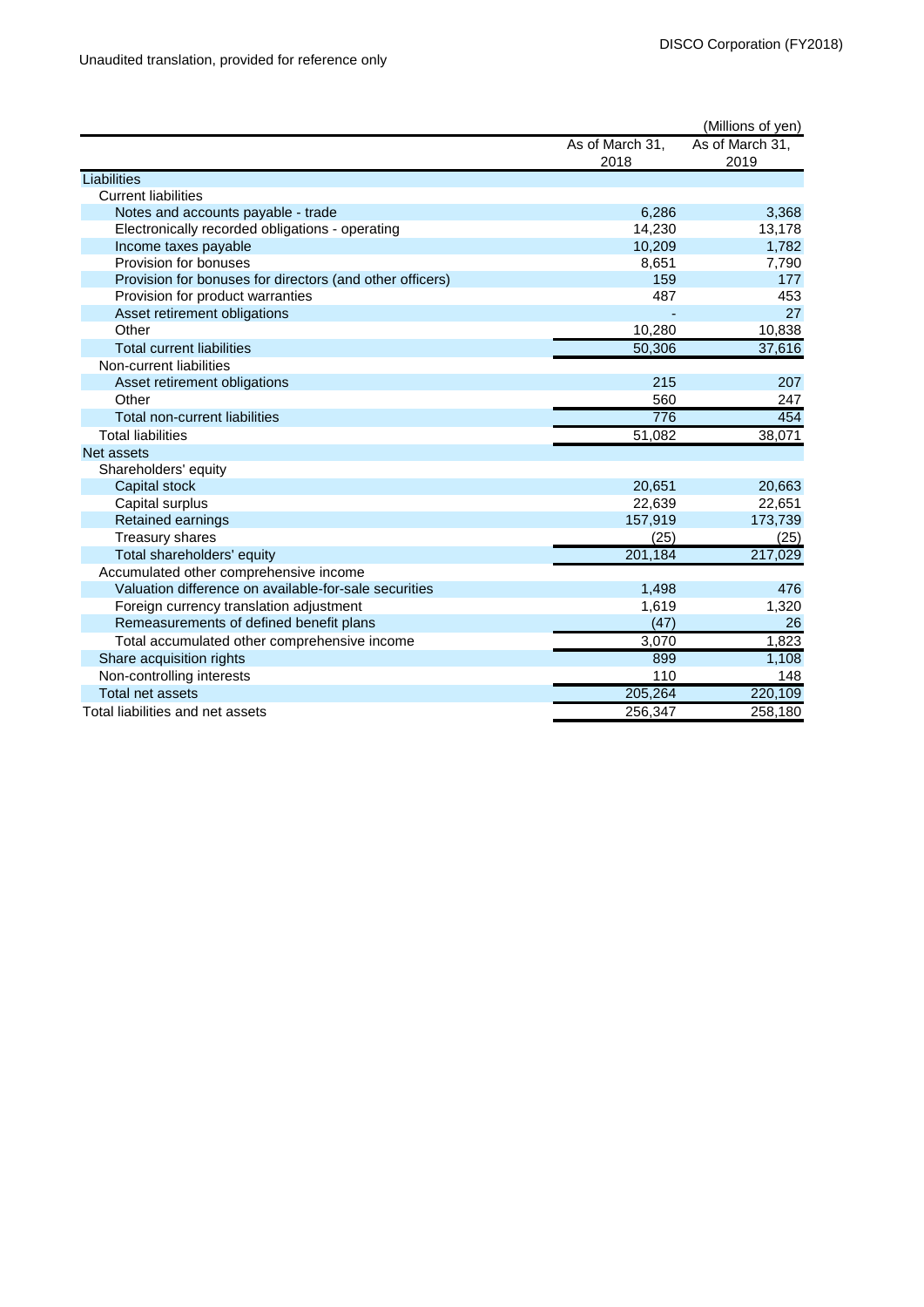# **7. Consolidated statements of (comprehensive) income**

|                                                               |                   | (Millions of yen) |
|---------------------------------------------------------------|-------------------|-------------------|
|                                                               | Fiscal year ended | Fiscal year ended |
|                                                               | 31-Mar-18         | 31-Mar-19         |
| Net sales                                                     | 167,364           | 147,500           |
| Cost of sales                                                 | 68,239            | 60,589            |
| Gross profit                                                  | 99,125            | 86,910            |
| Selling, general and administrative expenses                  | 48,130            | 48,264            |
| Operating income                                              | 50,995            | 38,645            |
| Non-operating income                                          |                   |                   |
| Interest income                                               | 57                | 93                |
| Share of profit of entities accounted for using equity method | 177               | 293               |
| Rent income                                                   | 71                | 63                |
| Subsidy income                                                | 1,629             | 490               |
| Other                                                         | 173               | 215               |
| Total non-operating income                                    | 2,110             | 1,156             |
| Non-operating expenses                                        |                   |                   |
| Interest expenses                                             | 22                | 3                 |
| Sales discounts                                               | 63                | 52                |
| Foreign exchange losses                                       | 260               | 751               |
| Depreciation                                                  | 49                | 9                 |
| Other                                                         | 19                | 11                |
| Total non-operating expenses                                  | 415               | 828               |
| Ordinary income                                               | 52,690            | 38,974            |
| Extraordinary income                                          |                   |                   |
| Gain on sales of non-current assets                           | 16                | 19                |
| Gain on reversal of share acquisition rights                  | $\overline{1}$    | $\overline{2}$    |
| Insurance income                                              | 87                | 208               |
| Total extraordinary income                                    | 105               | 229               |
| <b>Extraordinary losses</b>                                   |                   |                   |
| Loss on sales and retirement of non-current assets            | 85                | 63                |
| Impairment loss                                               | 1,191             | 58                |
| Loss on sales of investment securities                        | 1                 |                   |
| Loss on valuation of investment securities                    | 26                | 0                 |
| Loss on sales of shares of subsidiaries and associates        | 680               |                   |
| Special retirement expenses                                   | 86                | 88                |
| Loss on disaster                                              |                   | 533               |
| Demolition cost                                               |                   | 202               |
| Total extraordinary losses                                    | 2,070             | 946               |
| Profit before income taxes                                    | 50,724            | 38,256            |
| Income taxes - current                                        | 13,794            | 9,355             |
| Income taxes - deferred                                       | (293)             | 36                |
| Total income taxes                                            | 13,501            | 9,392             |
| Profit                                                        | 37,223            | 28,864            |
| Profit attributable to                                        |                   |                   |
| Profit attributable to owners of parent                       | 37,171            | 28,824            |
| Profit attributable to non-controlling interests              | 51                | 40                |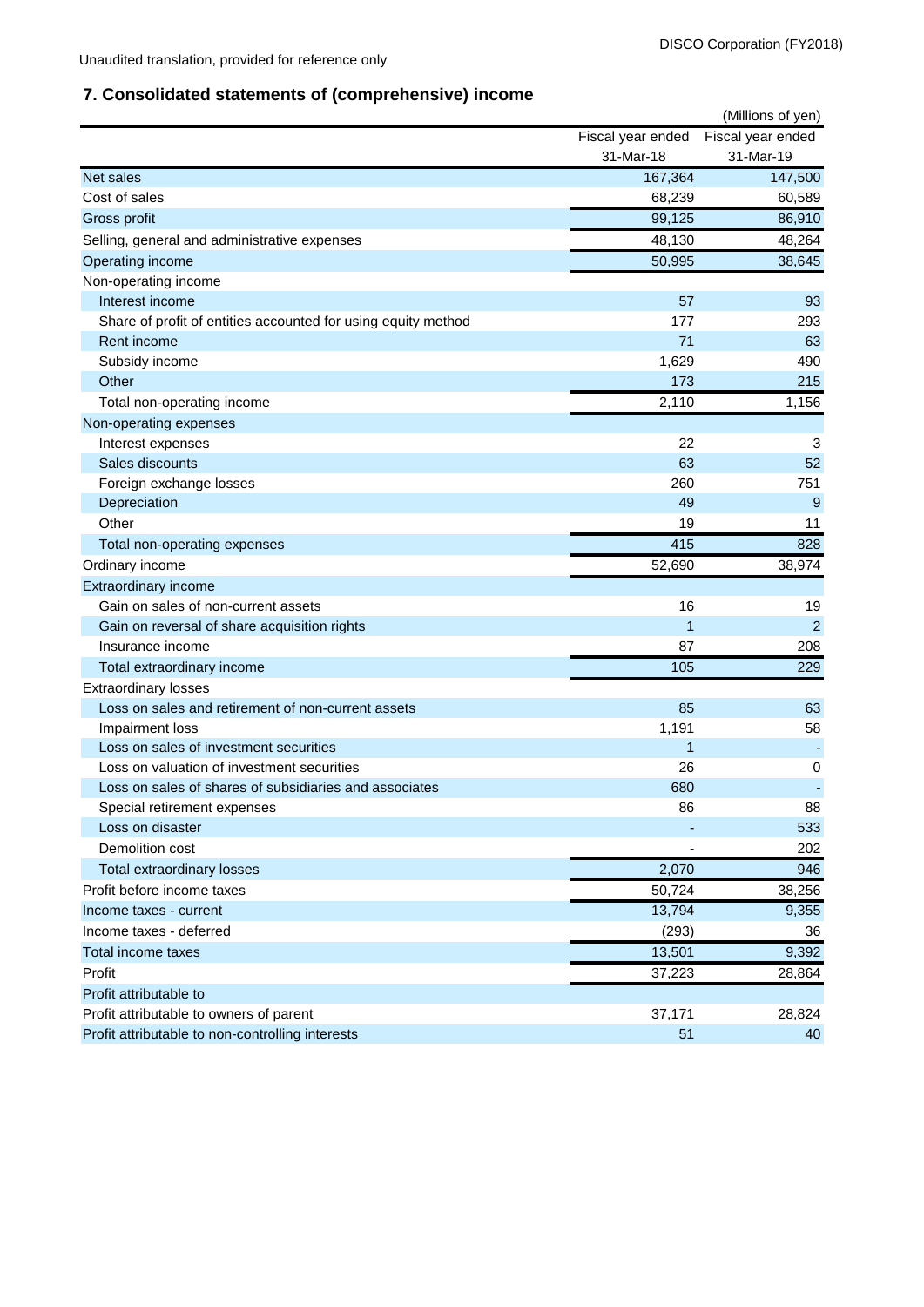|                                                                                      |                   | (Millions of yen) |
|--------------------------------------------------------------------------------------|-------------------|-------------------|
|                                                                                      | Fiscal year ended | Fiscal year ended |
|                                                                                      | 31-Mar-18         | 31-Mar-19         |
| Other comprehensive income                                                           |                   |                   |
| Foreign currency translation adjustment                                              | 46                | (160)             |
| Remeasurements of defined benefit plans, net of tax                                  | (36)              | 74                |
| Share of other comprehensive income of entities accounted for using<br>equity method | 1,644             | (1, 163)          |
| Total other comprehensive income                                                     | 1,654             | (1, 249)          |
| Comprehensive income                                                                 | 38,877            | 27,615            |
| Comprehensive income attributable to                                                 |                   |                   |
| Comprehensive income attributable to owners of parent                                | 38,824            | 27,577            |
| Comprehensive income attributable to non-controlling interests                       | 53                | 37                |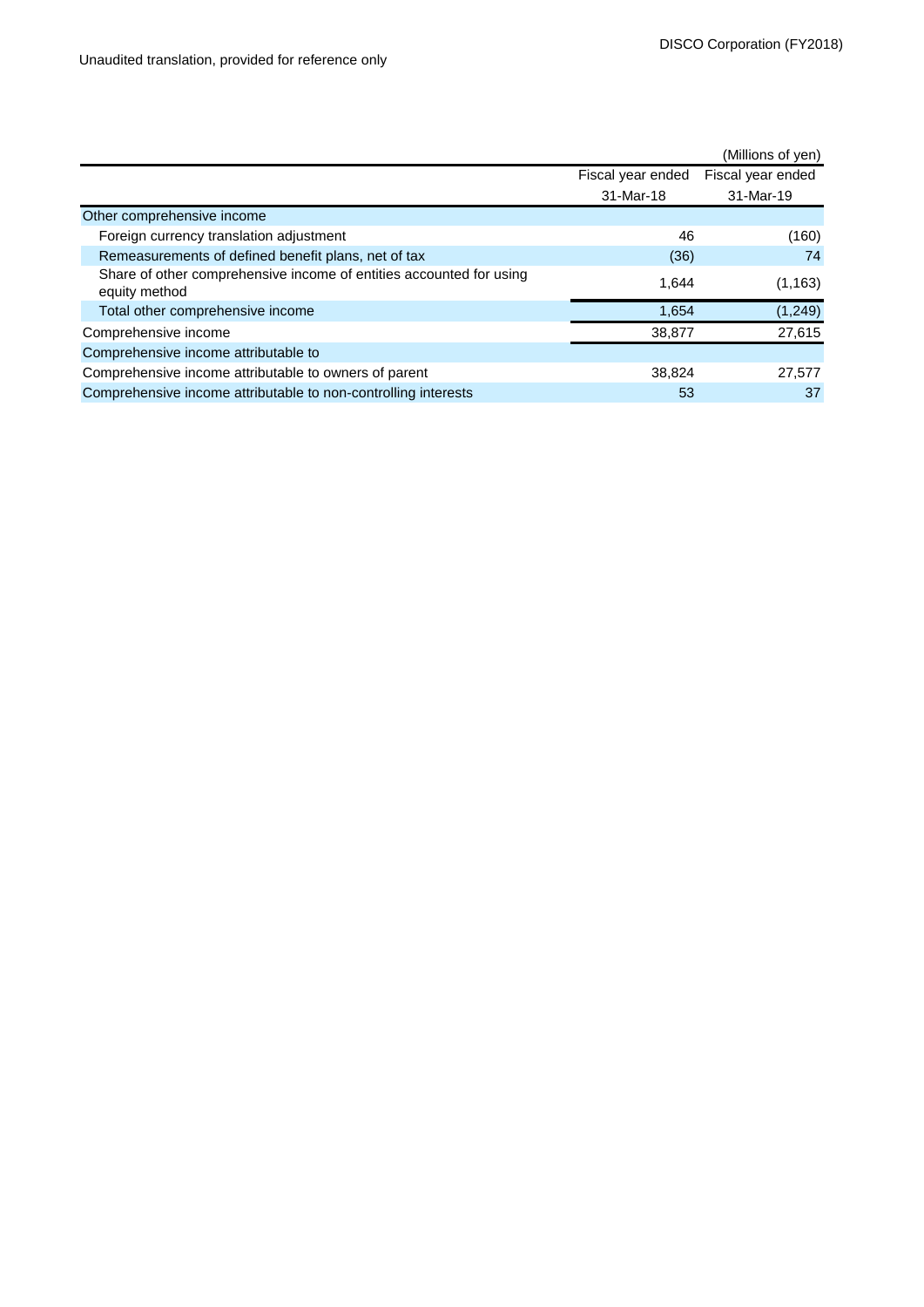## **8. Consolidated statements of cash flows**

|                                                                                                                                 |                | (Millions of yen)                   |
|---------------------------------------------------------------------------------------------------------------------------------|----------------|-------------------------------------|
|                                                                                                                                 |                | Fiscal year ended Fiscal year ended |
|                                                                                                                                 | 31-Mar-18      | 31-Mar-19                           |
| Cash flows from operating activities                                                                                            |                |                                     |
| Profit before income taxes                                                                                                      | 50,724         | 38,256                              |
| Depreciation                                                                                                                    | 6,053          | 6,095                               |
| Impairment loss                                                                                                                 | 1,191          | 58                                  |
| Loss (gain) on sales of investment securities                                                                                   | 1              |                                     |
| Loss (gain) on valuation of investment securities                                                                               | 26             | $\mathbf 0$                         |
| Share of loss (profit) of entities accounted for using equity method                                                            | (177)          | (293)                               |
| Increase (decrease) in allowance for doubtful accounts                                                                          | (2)            |                                     |
| Increase (decrease) in provision for bonuses<br>Increase (decrease) in provision for bonuses for directors (and other officers) | 3,389<br>(278) | (858)<br>18                         |
| Increase (decrease) in provision for product warranties                                                                         | 39             | (33)                                |
| Increase (decrease) in net defined benefit asset and liability-OpeCF                                                            | (81)           | (209)                               |
| Loss (gain) on sales of shares of subsidiaries and associates                                                                   | 680            |                                     |
| Loss (gain) on sales and retirement of property, plant and equipment                                                            | 68             | 44                                  |
| Subsidy income                                                                                                                  | (1,629)        | (490)                               |
| Insurance income                                                                                                                | (87)           | (208)                               |
| Interest and dividend income                                                                                                    | (57)           | (93)                                |
| Interest expenses                                                                                                               | 22             | 3                                   |
| Loss on disaster                                                                                                                |                | 407                                 |
| Decrease (increase) in notes and accounts receivable - trade                                                                    | (4, 974)       | 8,695                               |
| Decrease (increase) in inventories                                                                                              | (2,981)        | (3,744)                             |
| Increase (decrease) in notes and accounts payable - trade                                                                       | 2,714          | (3,785)                             |
| Increase (decrease) in accounts payable - other                                                                                 | 2,216          | 672                                 |
| Other, net                                                                                                                      | 650            | (939)                               |
| Subtotal                                                                                                                        | 57,510         | 43,595                              |
| Proceeds from subsidy income                                                                                                    | 57             | 1,028                               |
| Proceeds from insurance income                                                                                                  | 87             | 203                                 |
| Interest and dividend income received                                                                                           | 53             | 98                                  |
| Interest expenses paid                                                                                                          | (23)           | (3)                                 |
| Payments for loss on disaster                                                                                                   |                | (407)                               |
| Income taxes (paid) refund                                                                                                      | (6,952)        | (17, 204)                           |
| Net cash provided by (used in) operating activities                                                                             | 50,731         | 27,311                              |
| Cash flows from investing activities                                                                                            |                |                                     |
| Purchase of property, plant and equipment                                                                                       | (11, 494)      | (14, 436)                           |
| Proceeds from sales of property, plant and equipment                                                                            | 31             | 51                                  |
| Purchase of intangible assets                                                                                                   | (111)          | (79)                                |
| Proceeds from sales of investment securities                                                                                    | 3              |                                     |
| Payments for sales of shares of subsidiaries resulting in change in scope of<br>consolidation                                   | (254)          |                                     |
| Net decrease (increase) in short-term loans receivable                                                                          | $\mathbf 0$    |                                     |
| Payments of long-term loans receivable                                                                                          | (799)          | (287)                               |
| Collection of long-term loans receivable                                                                                        | 9              | 9                                   |
|                                                                                                                                 |                |                                     |
| Payments into time deposits                                                                                                     | (6,001)        | (6,000)                             |
| Proceeds from withdrawal of time deposits                                                                                       | 6,000          | 6,000                               |
| Other, net                                                                                                                      | (57)           | 229                                 |
| Net cash provided by (used in) investing activities                                                                             | (12, 673)      | (14, 513)                           |